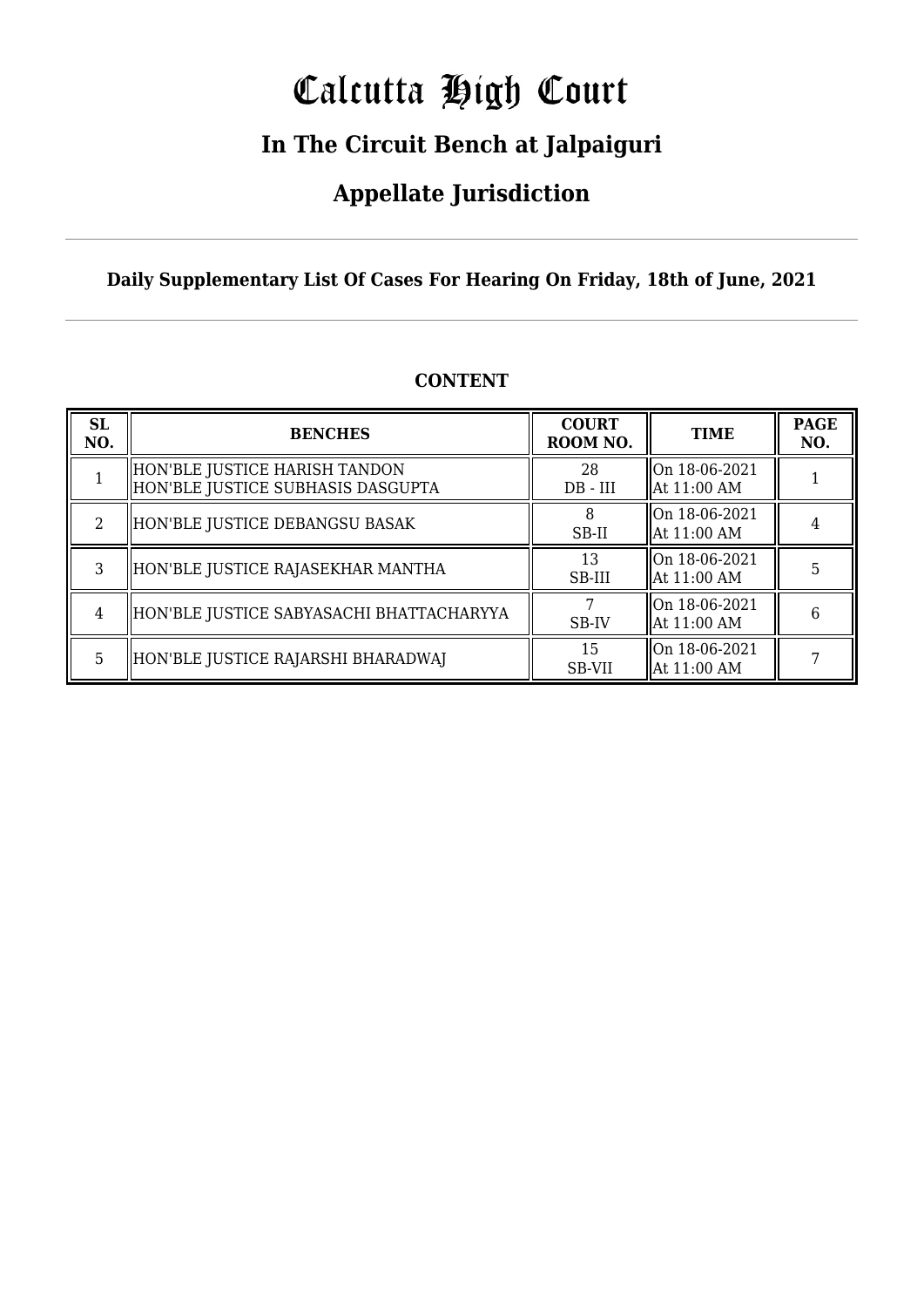

**DAILY CAUSELIST For Friday The 18th June 2021**

**COURT NO. 28**

**DIVISION BENCH (DB - III)**

**AT 11:00 AM**

**HON'BLE JUSTICE HARISH TANDON HON'BLE JUSTICE SUBHASIS DASGUPTA (VIA VIDEO CONFERENCE)**

#### **THIS BENCH WILL SIT AFTER THE LARGER BENCH IS OVER**

#### **FROM PRINCIPAL BENCH**

#### **APPLICATION FOR ANTICIPATORY BAIL**

| $\mathbf{1}$ | CRM/623/2021 | <b>SANTANA ROY</b><br>VS<br>THE STATE OF WEST<br><b>BENGAL</b>                                  | JAYDEEP KANTA<br><b>BHOWMIK</b> |
|--------------|--------------|-------------------------------------------------------------------------------------------------|---------------------------------|
| 2            | CRM/632/2021 | MAHESH ROY<br>VS<br>THE STATE OF WEST<br><b>BENGAL</b>                                          | DEBASISH<br>MUKHOPADHYAY        |
| 3            | CRM/644/2021 | AHIDUL RAHAMAN AND<br><b>ORS</b><br>VS.<br>THE STATE OF WEST<br><b>BENGAL</b>                   | MADHUSHRI DUTTA                 |
| 4            | CRM/653/2021 | SHAIKH ANVAR @ ANWAR<br>SEIK @ PAPPU AND ORS<br><b>VS</b><br>THE STATE OF WEST<br><b>BENGAL</b> | JAYDEEP KANTA<br><b>BHOWMIK</b> |
| 5            | CRM/654/2021 | SADDAM MD.@ SADDAM<br><b>ALI AND ORS</b><br>VS<br>THE STATE OF WEST<br><b>BENGAL</b>            | JAYDEEP KANTA<br><b>BHOWMIK</b> |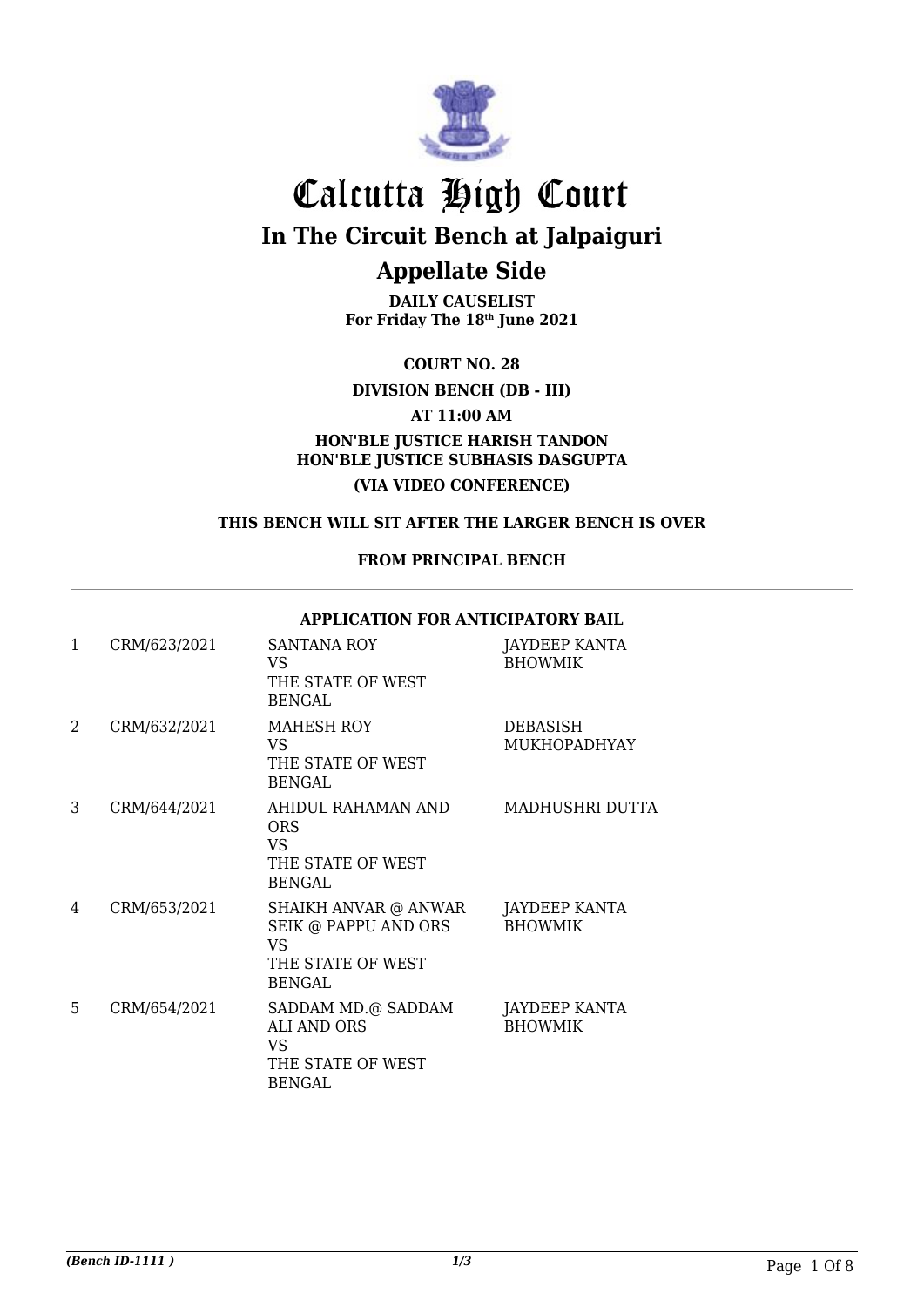| 6  | CRM/661/2021    | <b>MITHUN DAS AND ORS</b><br>VS<br>THE STATE OF WEST<br><b>BENGAL</b>          | <b>HILLOL SAHA</b><br>PODDER                       |  |
|----|-----------------|--------------------------------------------------------------------------------|----------------------------------------------------|--|
|    |                 | <b>APPLICATION FOR BAIL</b>                                                    |                                                    |  |
| 7  | CRM/624/2021    | <b>SURESH BARMAN</b><br><b>VS</b><br>THE STATE OF WEST<br><b>BENGAL</b>        | SUBHASISH MISRA                                    |  |
| 8  | CRM/640/2021    | <b>RAJESH KUMAR</b><br><b>VS</b><br>THE STATE OF WEST<br><b>BENGAL</b>         | <b>ANIRBAN BANERJEE</b>                            |  |
| 9  | CRM/645/2021    | OSMAN ALI @ MD OSMAN<br>ALI<br><b>VS</b><br>THE STATE OF WEST<br><b>BENGAL</b> | JEENIA RUDRA                                       |  |
| 10 | CRM/649/2021    | <b>ANANTA RAY</b><br><b>VS</b><br>THE STATE OF WEST<br><b>BENGAL</b>           | SANTANU MAJI                                       |  |
| 11 | CRM/650/2021    | KASIMUDDIN MD.<br><b>VS</b><br>STATE OF WEST BENGAL                            | DEBORSHI DHAR                                      |  |
| 12 | CRM/651/2021    | <b>SANTOSH BARMAN</b><br><b>VS</b><br>STATE OF WEST BENGAL                     | DEBORSHI DHAR                                      |  |
| 13 | CRM/655/2021    | NARATTAM MANDAL<br><b>VS</b><br>STATE OF WEST BENGAL                           | DEBORSHI DHAR                                      |  |
| 14 | CRM/656/2021    | RINKU MD. @ MUHAMMAD<br>VS<br>THE STATE OF WEST<br><b>BENGAL</b>               | JAYDEEP KANTA<br><b>BHOWMIK</b>                    |  |
| 15 | CRM/658/2021    | KRISHNA CHHETRI<br><b>VS</b><br>THE STATE OF WEST<br><b>BENGAL</b>             | MADHUSHRI DUTTA                                    |  |
| 16 | CRM/659/2021    | FARUK @ FARUK ALAM<br><b>VS</b><br>THE STATE OF WEST<br><b>BENGAL</b>          | <b>BABLU MITRA</b>                                 |  |
| 17 | CRM/660/2021    | <b>NARAYAN DAS</b><br><b>VS</b><br>THE STATE OF WEST<br><b>BENGAL</b>          | JAYDEEP KANTA<br><b>BHOWMIK</b>                    |  |
|    |                 | <b>APPLICATION</b>                                                             |                                                    |  |
| 18 | In CRM/317/2021 | IA NO. CRAN/1/2021 AWDHESH KUMAR SINGH<br>Vs<br>UNION OF INDIA AND ANR         | <b>BIJAY BIKRAM DAS</b><br><b>BIJAY BIKRAM DAS</b> |  |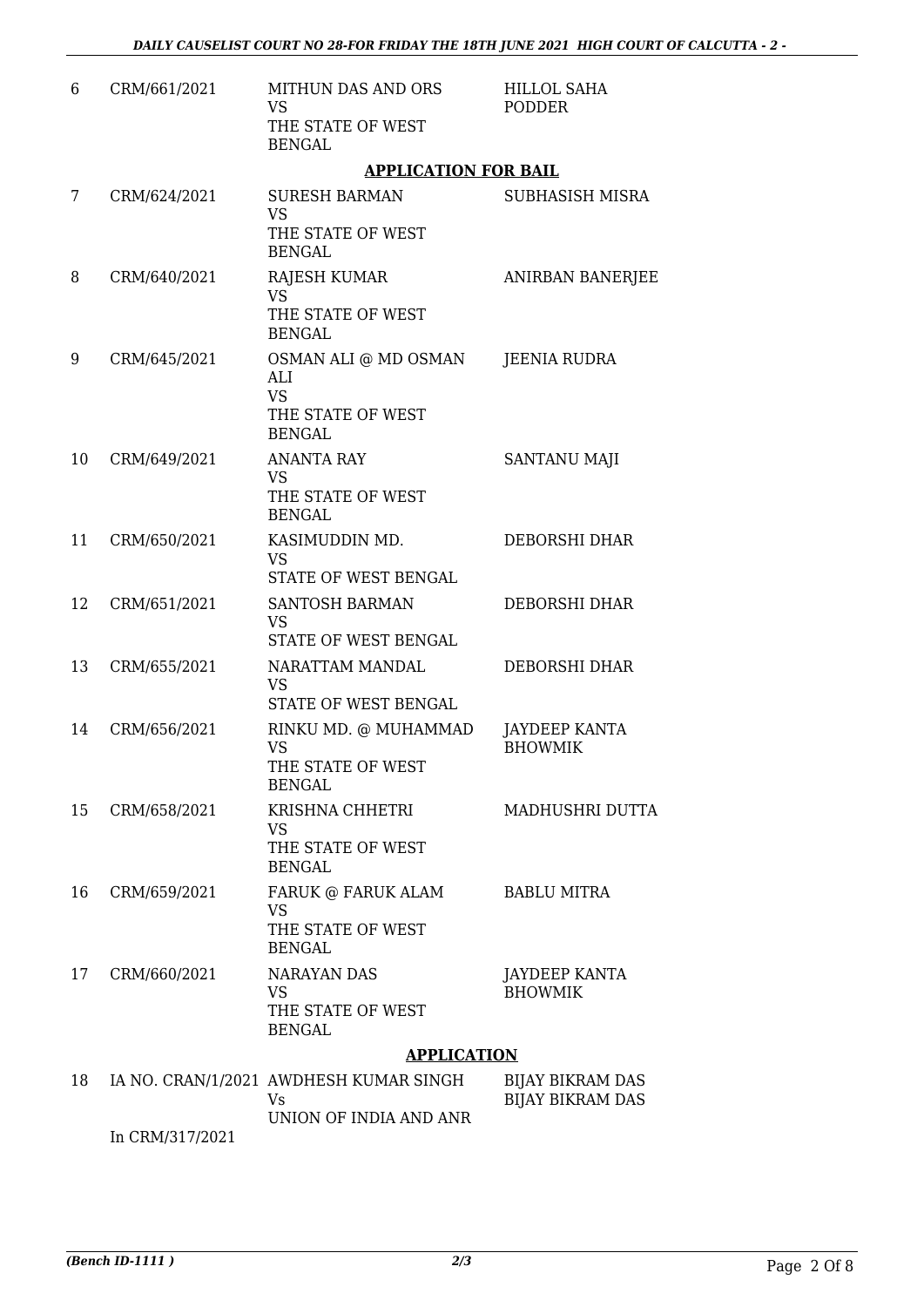| 19 |                 | IA NO. CRAN/1/2021 RAMESH MANJU BISHNOI@ | PRITAM ROY |
|----|-----------------|------------------------------------------|------------|
|    |                 | RAMESH MANJU BISHNOY@                    | PRITAM ROY |
|    |                 | RAMESH KUMAR BISHNOI                     |            |
|    | In CRM/497/2021 | Vs                                       |            |
|    |                 | THE STATE OF WEST                        |            |
|    |                 | BENGAL                                   |            |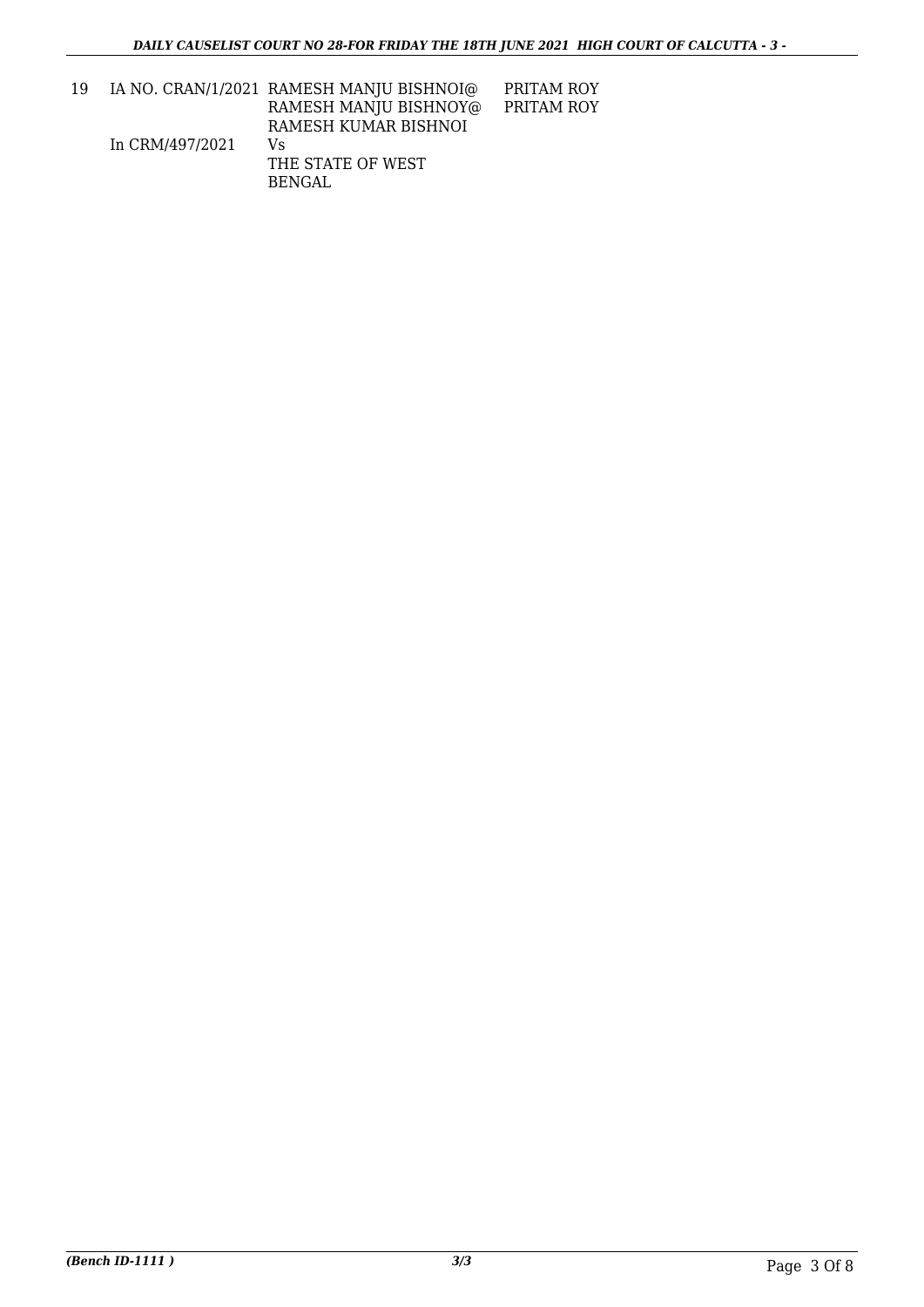

**DAILY CAUSELIST For Friday The 18th June 2021**

**COURT NO. 8 SINGLE BENCH (SB - II) AT 11:00 AM HON'BLE JUSTICE DEBANGSU BASAK (VIA VIDEO CONFERENCE)**

#### **FROM PRINCIPAL BENCH**

#### **MOTION**

| 1 | WPA/1059/2021<br>(21.06.2021) | SUBHASH ROY<br>VS<br>THE STATE OF WEST<br><b>BENGAL AND ORS</b>            | <b>HILLOL SAHA</b><br><b>PODDER</b> |
|---|-------------------------------|----------------------------------------------------------------------------|-------------------------------------|
| 2 | WPA/1060/2021<br>(28.06.2021) | <b>MALATI ACHARJEE</b><br>VS<br>THE STATE OF WEST<br><b>BENGAL AND ORS</b> | DEBORSHI DHAR                       |
| 3 | WPA/1063/2021<br>(28.06.2021) | <b>TAPAS ROY</b><br>VS<br>THE UNION OF INDIA AND<br>ORS                    | DEBORSHI DHAR                       |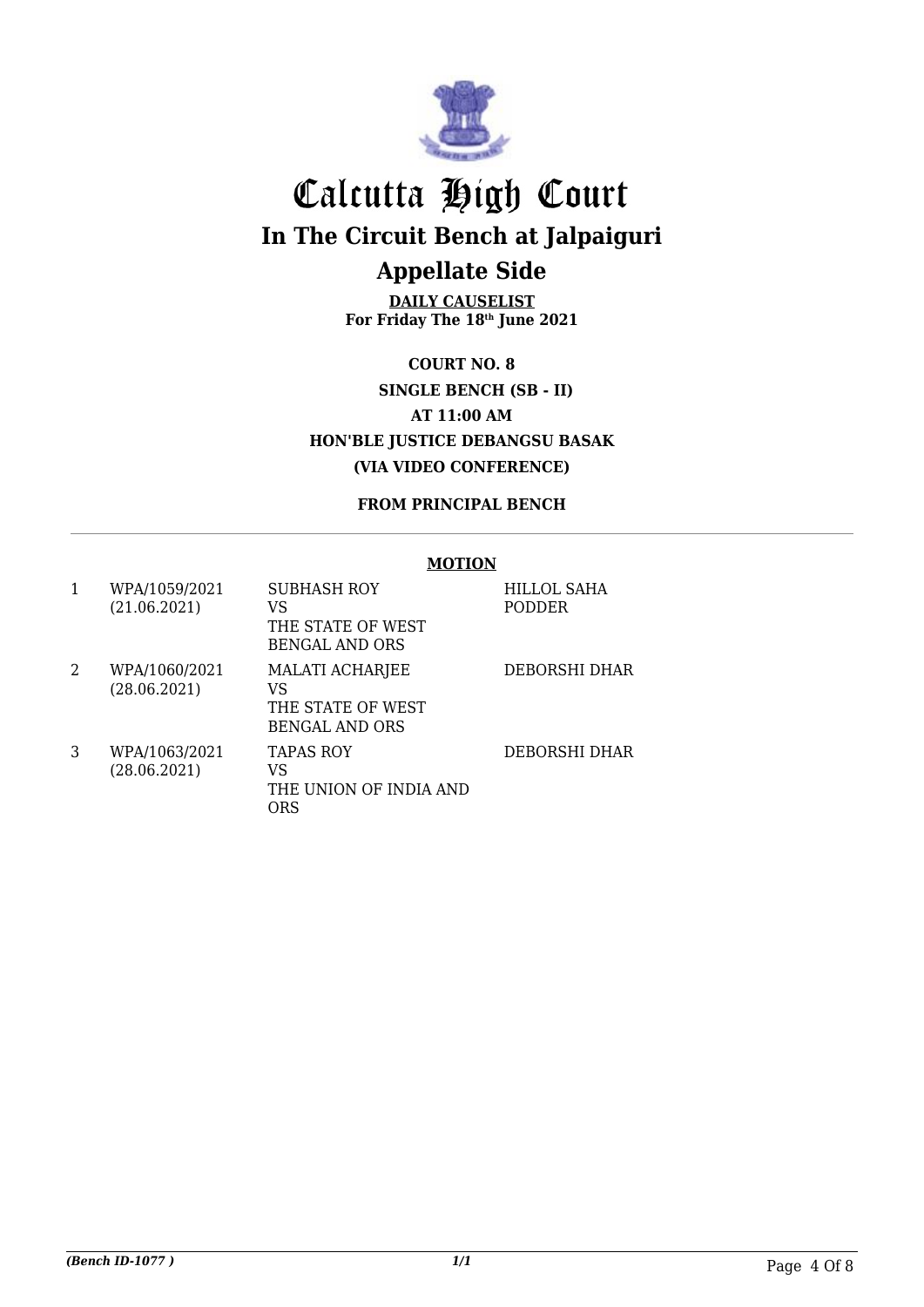

**DAILY CAUSELIST For Friday The 18th June 2021**

**COURT NO. 13 SINGLE BENCH (SB - III) AT 11:00 AM HON'BLE JUSTICE RAJASEKHAR MANTHA (VIA VIDEO CONFERENCE)**

**FROM PRINCIPAL BENCH**

#### **MOTION**

|   | WPA/1065/2021 | <b>SHANKHA ROY</b><br><b>CHOWDHURY</b><br>VS<br>THE UNION OF INDIA AND<br><b>ORS</b> | DEBORSHI DHAR                |
|---|---------------|--------------------------------------------------------------------------------------|------------------------------|
| 2 | WPA/1066/2021 | <b>ABHIJIT DASGUPTA</b><br>VS<br>THE UNION OF INDIA AND<br>ORS                       | HILLOL SAHA<br><b>PODDER</b> |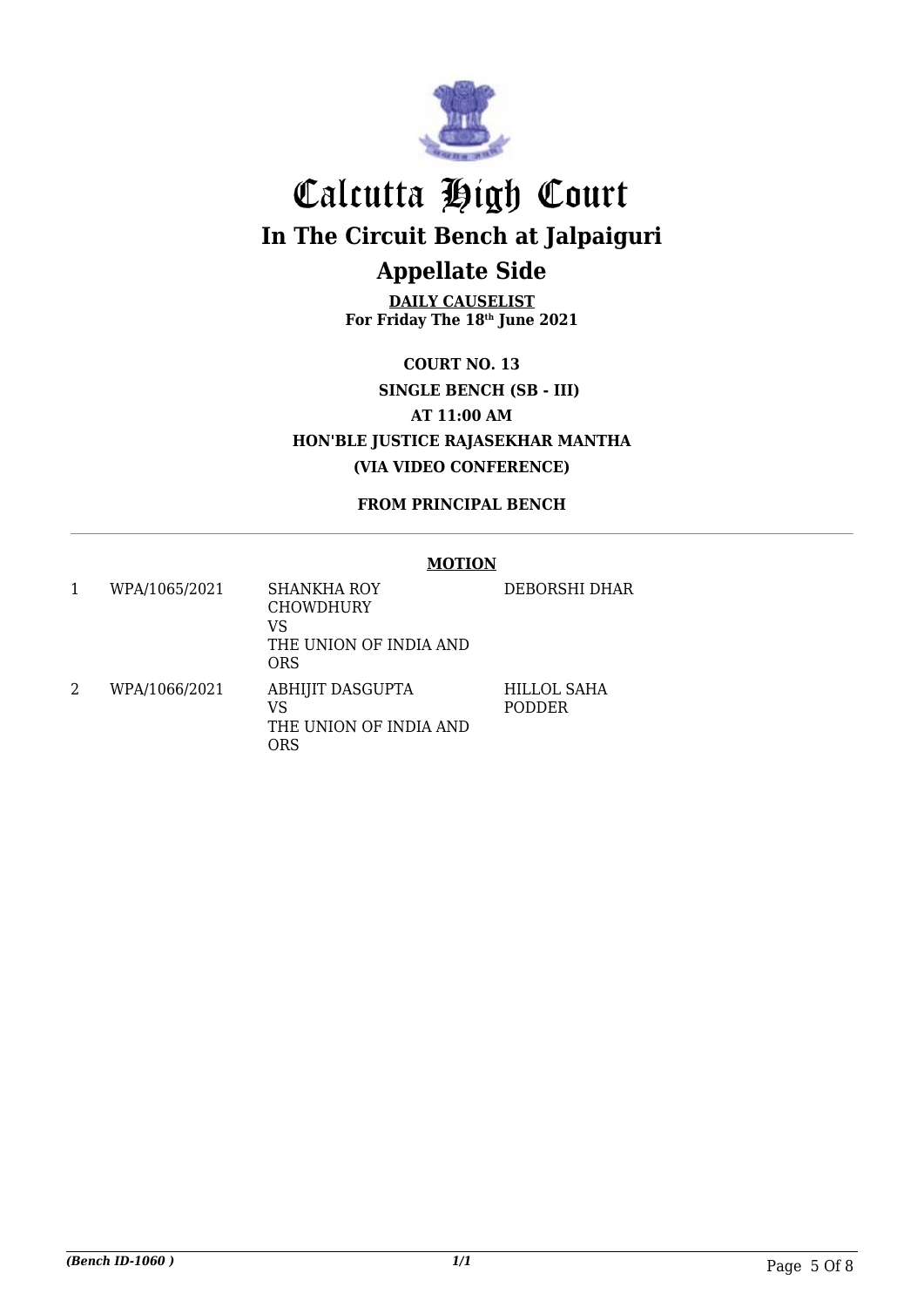

**DAILY CAUSELIST For Friday The 18th June 2021**

**COURT NO. 7 SINGLE BENCH (SB-IV) AT 11:00 AM HON'BLE JUSTICE SABYASACHI BHATTACHARYYA NOT SITTING ON 17-06-2021 & 18-06-2021**

**(VIA VIDEO CONFERENCE)**

#### **FROM PRINCIPAL BENCH**

#### **CIVIL MOTION**

| CO/64/2021 | MITALI ROY GUHA<br>VS<br>MIHIR GUHA AND ORS    | DEBORSHI DHAR  |
|------------|------------------------------------------------|----------------|
| CO/65/2021 | KOUSHIK DE SARKAR<br>VS<br>SURANJANA DE SARKAR | PRANTICK GHOSH |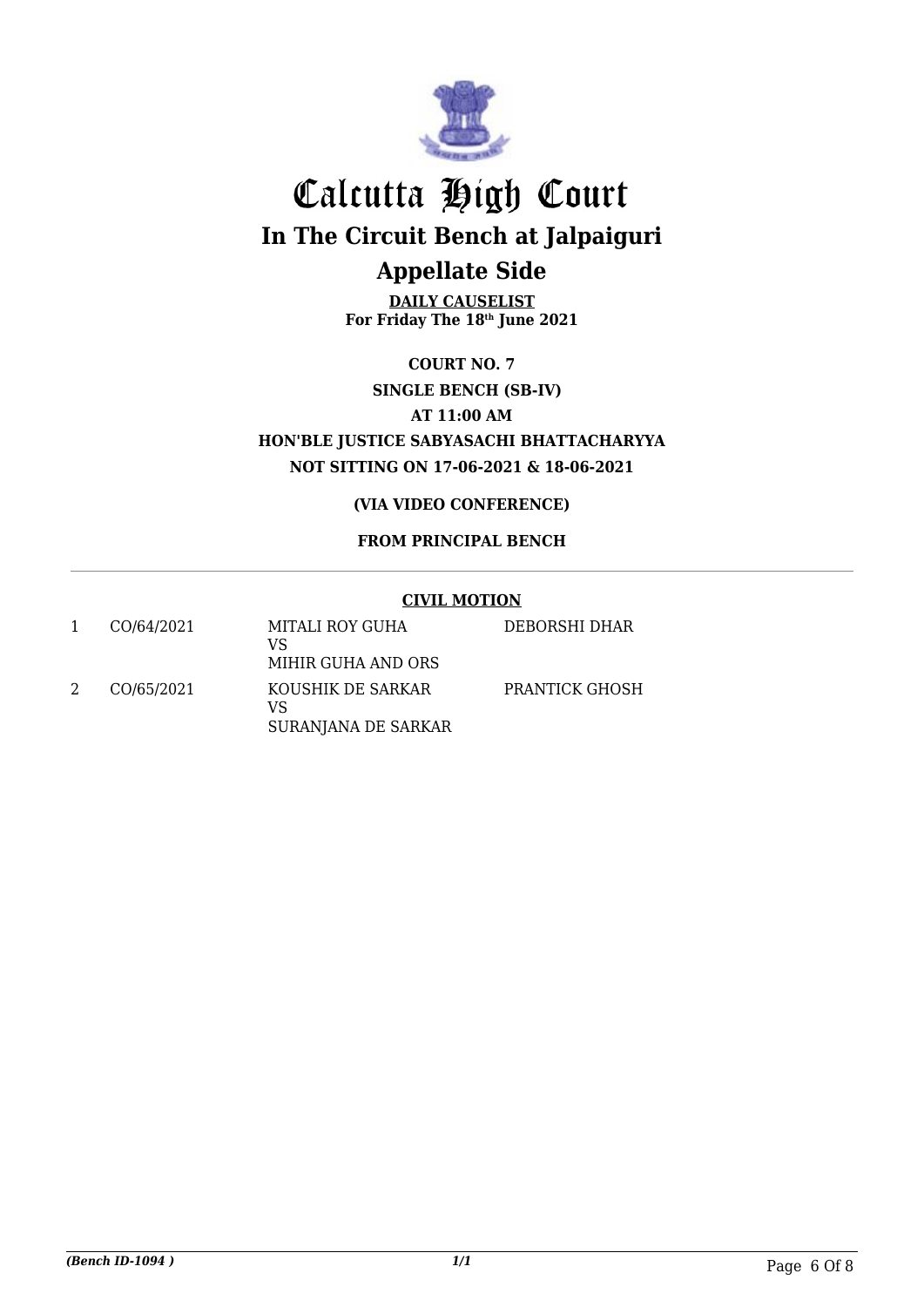

**DAILY CAUSELIST For Friday The 18th June 2021**

**COURT NO. 15 SINGLE BENCH (SB - VII) AT 11:00 AM HON'BLE JUSTICE RAJARSHI BHARADWAJ (VIA VIDEO CONFERENCE)**

**FROM PRINCIPAL BENCH**

#### **MOTION**

| 1 | WPA/1064/2021 | TIRRIHANNAH COMPANY<br><b>LTD</b><br><b>VS</b>                            | VICTOR CHATTERJEE    |
|---|---------------|---------------------------------------------------------------------------|----------------------|
|   |               | REGIONAL PROVIDENT<br>FUND COMMISSIONER I,<br>EPF ORGANIZATION AND<br>ORS |                      |
| 2 | WPA/1068/2021 | REKHA DHAR<br><b>VS</b><br>STATE OF WEST BENGAL<br>AND ORS.               | <b>JOYJIT DUTTA</b>  |
| 3 | WPA/1070/2021 | RANJEET @ RANJIT SARKAR<br><b>VS</b><br>UNION OF INDIA AND ORS            | DEBORSHI DHAR        |
| 4 | WPA/1069/2021 | <b>DHANAI BARMAN</b><br><b>VS</b><br>UNION OF INDIA AND ORS               | <b>DEBORSHI DHAR</b> |
| 5 | WPA/1072/2021 | <b>SARABALA BARMAN</b><br><b>VS</b><br>UNION OF INDIA AND ORS             | <b>DEBORSHI DHAR</b> |
| 6 | WPA/1071/2021 | <b>PARITOSH BISWAS</b><br><b>VS</b><br>UNION OF INDIA AND ORS             | <b>DEBORSHI DHAR</b> |
| 7 | WPA/1073/2021 | KRISHNA CHANDRA ROY<br><b>VS</b><br>UNION OF INDIA AND ORS                | <b>DEBORSHI DHAR</b> |
| 8 | WPA/1074/2021 | <b>GOPAL MANDAL</b><br><b>VS</b><br>UNION OF INDIA AND ORS                | <b>DEBORSHI DHAR</b> |